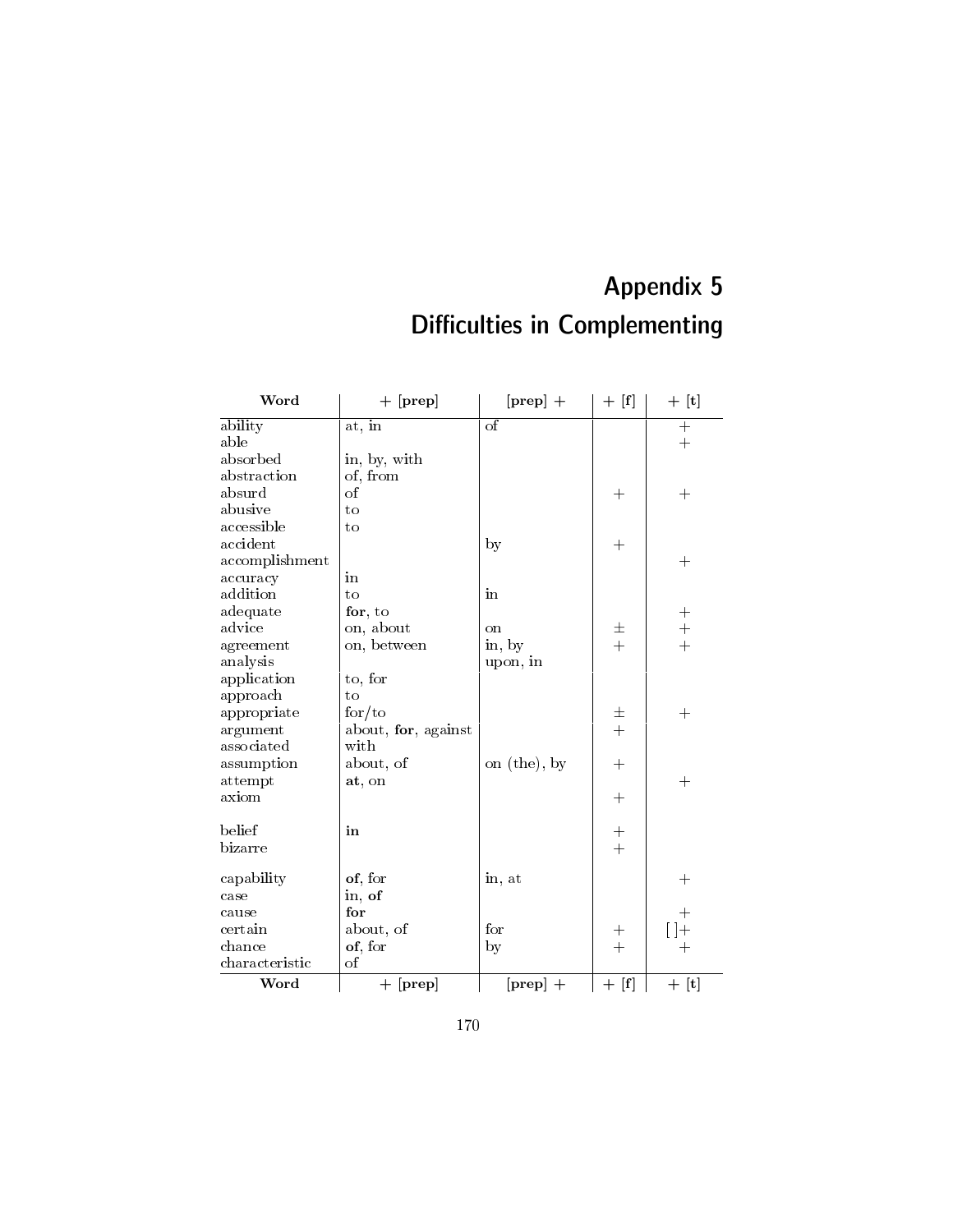| Word           | $+$ [prep]           | $[prep] +$     | $+$ [f]        | $+$ [t]      |
|----------------|----------------------|----------------|----------------|--------------|
| circumstances  | in                   | under/in (the) |                |              |
| claim          | for, on, to, against |                | $\mathrm{+}$   |              |
| clear          | from, to             |                | $+$            |              |
| comment        | <sub>on</sub>        |                | $+$            |              |
| comparison     | to, between          | by             |                |              |
| competence     | for, as, in          |                |                | $^{+}$       |
| composed       | οf                   |                |                |              |
| conceivable    |                      |                | $\mathrm{+}$   |              |
| concern        | about, for, in       |                | $\ddot{+}$     | $^{+}$       |
| conclusion     |                      | at (the)       | $\ddot{}$      |              |
| condition      | for, on, in          | on             | $\pm$          | $^{+}$       |
| conjecture     |                      |                | $\ddot{+}$     |              |
| conscious      | of                   |                | $\ddot{+}$     |              |
| consistent     | with                 |                |                |              |
| contradictory  | to                   |                |                |              |
| control        | of, over, on         | under, in      |                |              |
| convenient     | for                  |                | $\mathrm{+}$   | $\mathrm{+}$ |
| cooperation    | with, on, in         |                |                |              |
| correct        | in                   |                | $\pm$          | $\pm$        |
| corresponding  | to                   |                |                |              |
| critical       | of, to               |                | 士              |              |
| crucial        | for, to              |                | $\pm$          |              |
| curious        | about                |                | $+$            | $[$ $]+$     |
| dangerous      | $_{\rm for}$         |                | $^{+}$         | $\mathrm{+}$ |
| decision       | on, against          | <sub>of</sub>  | $+$            | $+$          |
| definite       | about                |                | $\ddot{+}$     |              |
| demand         | for                  | in             | $\ddot{+}$     |              |
| dependent      | un, upon             |                |                |              |
| desire         | for                  |                | 士              | $^{+}$       |
| different      | from/to              |                |                |              |
| difficult      | $_{\rm for}$         |                |                | $\mathrm{+}$ |
| difficulty     | in                   | in             |                |              |
| disappointed   | at, in, with, about  |                | $\mathrm{+}$   | $[ \ ]+$     |
| disappointment | to, at, about, over  | to             |                |              |
| discussion     | about, of            | under          |                |              |
| doubt          | about, of            | in             | $^{+}$         |              |
| dubious        | about                |                |                |              |
| easy           | $_{\rm for}$         |                | $\overline{+}$ | $\Box +$     |
| Word           | $+$ [prep]           | $[prep] +$     | $+$ [f]        | $+$ [t]      |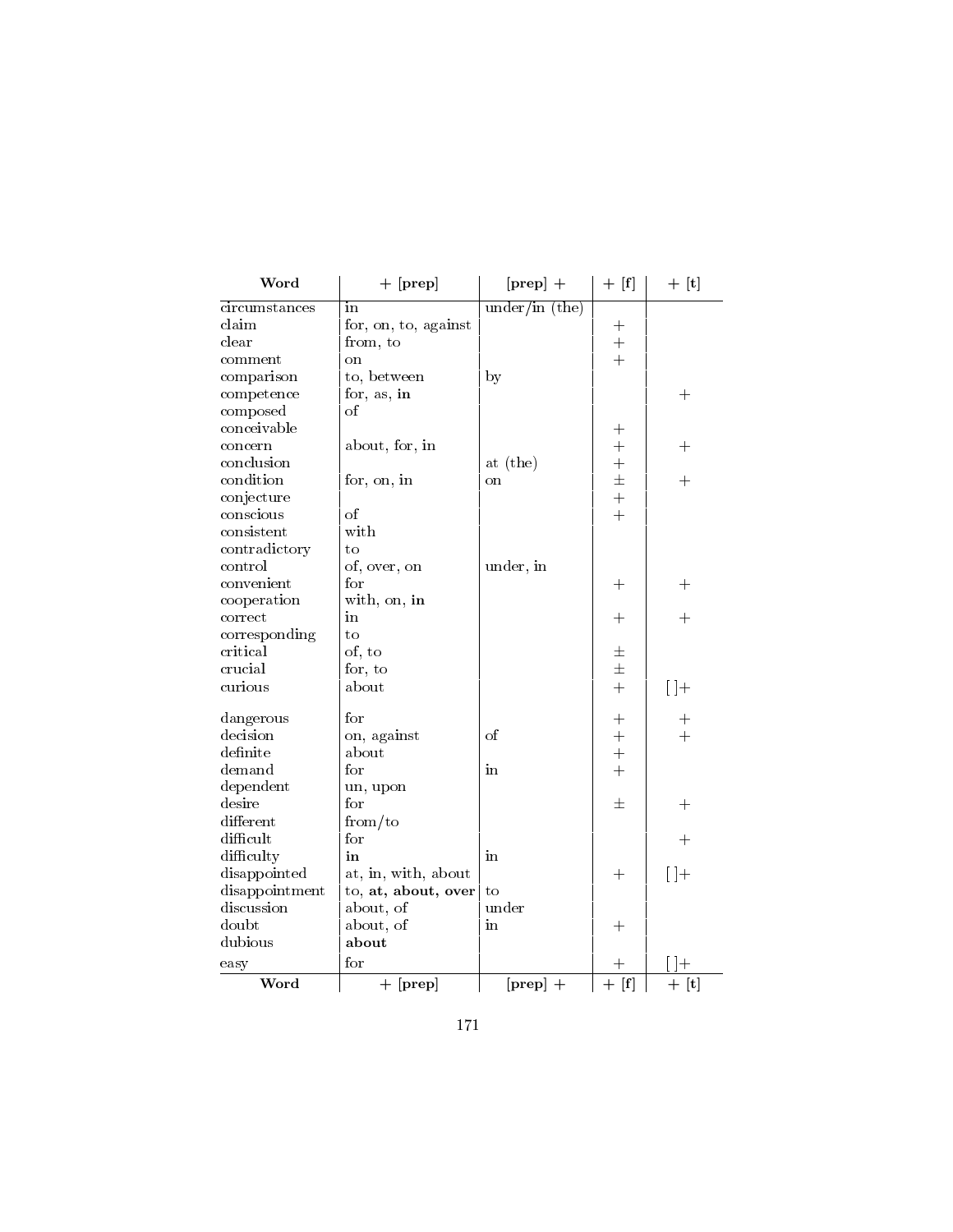| Word         | $+$ [prep]         | $[prep] +$ | $+$ [f]      | $+$ [t]            |
|--------------|--------------------|------------|--------------|--------------------|
| effective    | in                 |            |              | $+$                |
| efficient    | in                 |            |              | $+$                |
| equation     | in, for            |            |              |                    |
| equipped     | with, for          |            |              | $[ \ ]+$           |
| erroneous    |                    |            |              | $\overline{+}$     |
| essential    | for, to, in        |            | 士            | $\ddot{}$          |
| examination  | in, on, of         | under      |              |                    |
| experience   | from, of           | by, from   |              | $+$                |
| experienced  | in                 |            |              |                    |
| expert       | at, in             |            |              |                    |
| explanation  | for                |            | $\pm$        |                    |
| fact         |                    | in         | $+$          |                    |
| failure      |                    |            |              | $\pm$              |
| fault        |                    | at         | $\pm$        |                    |
| flexibility  | in                 |            |              | $\pm$              |
| force        |                    | in, by     |              |                    |
| formula      | for                |            |              | $^{+}$             |
| fortunate    | in                 |            | $\mathrm{+}$ | $+$                |
| free         | from, of           |            |              | $+$                |
| frustrating  |                    |            | $+$          | $\overline{+}$     |
| fulfilled    | in                 |            |              |                    |
| function     | <sub>of</sub>      |            | $+$          |                    |
| fundamental  | to                 |            |              |                    |
| futile       |                    |            |              | $+$                |
| generous     | in, with           |            |              |                    |
| grateful     | for, to            |            | $+$          |                    |
| gratified    | at, by, over, with |            | $+$          | $[$ $]+$           |
| hope         | for, of            |            | $+$          |                    |
| hopeful      | of, about          |            | $+$          |                    |
| hopeless     | at                 |            |              | $^{+}$             |
| identical    | to, with           |            |              |                    |
| ignorant     | of, in             |            |              |                    |
| illegal      |                    |            |              | $\hspace{0.1mm} +$ |
| illustrative | of                 |            |              |                    |
| imperative   |                    |            | 士            | $+$                |
| impossible   | for                |            |              | $]+$               |
| Word         | $+$ [prep]         | $[prep] +$ | $+$ [f]      | $+$ [t]            |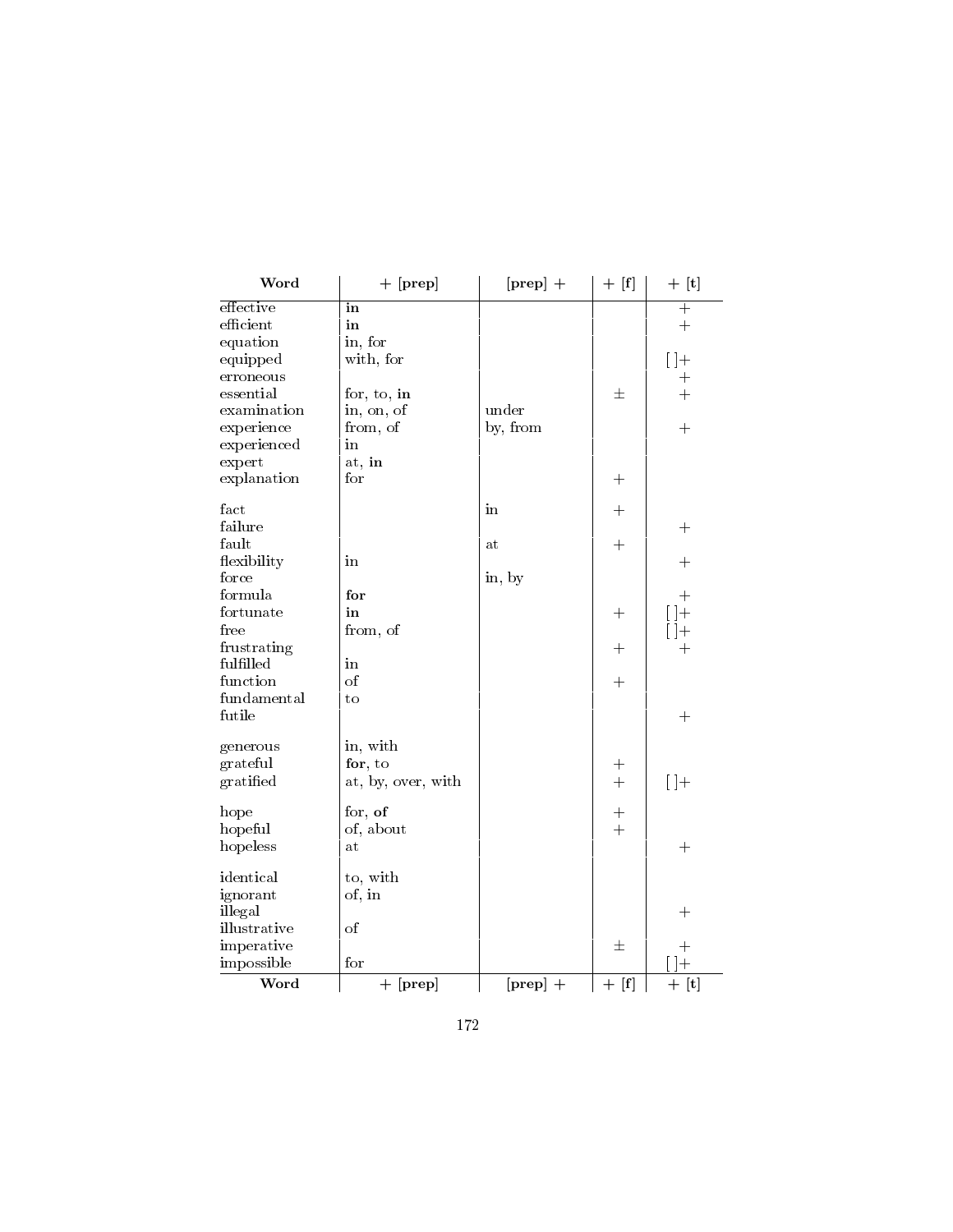| Word          | $+$ [prep]    | $[prep] +$    | $+$ [f]            | $+$ [t]            |
|---------------|---------------|---------------|--------------------|--------------------|
| improbable    |               |               | $\overline{+}$     |                    |
| improper      | for           |               |                    | $^{+}$             |
| improvement   | on, over, in  |               |                    |                    |
| inappropriate | for, to       |               | 士                  | $\hspace{0.1mm} +$ |
| incompatible  | with          |               |                    |                    |
| increment     | in            |               |                    |                    |
| independent   | <sub>of</sub> |               |                    |                    |
| indicative    | of            |               | $\hspace{0.1mm} +$ |                    |
| indifferent   | to, about     |               |                    |                    |
| indispensable | to, for       |               |                    |                    |
| inference     |               |               | $^{+}$             |                    |
| influence     | on, for       | under         |                    | $\hspace{0.1mm} +$ |
| influential   | in            |               |                    |                    |
| information   | on            | for           |                    |                    |
| ingenious     | at            |               |                    | $\hspace{0.1mm} +$ |
| inpatient     | at, with, of  |               |                    | $[ \ ]+$           |
| insistent     | on/upon       |               | 士                  |                    |
| inspection    |               | <sub>on</sub> |                    |                    |
| inspiring     |               |               |                    | $\hspace{0.1mm} +$ |
| instructions  | for           | on            | 士                  | $\ddot{}$          |
| intended      | for           |               |                    |                    |
| interested    | in            |               |                    | $^{+}$             |
| introduction  | to, into      |               |                    |                    |
| investigation | into, of      | on, under     |                    |                    |
| invitation    | $\rm{to}$     | by            |                    | $+$                |
| irregular     | in            |               |                    |                    |
| irrelevant    | to            |               |                    | $^{+}$             |
| irrespective  | of            |               | $\hspace{0.1mm} +$ |                    |
| insight       | into          |               |                    | $^{+}$             |
| insistent     | on            |               | $+$                |                    |
| judicious     |               |               |                    | $^{+}$             |
| justification | for           | in            |                    |                    |
| justified     | in            |               |                    |                    |
| knowledge     | of, about     |               | $^{+}$             | $\hspace{0.1mm} +$ |
| lawful        |               |               |                    | $\hspace{0.1mm} +$ |
| legitimate    |               |               |                    | $+$                |
| liable        | for, to       |               |                    | $+$                |
| Word          | $+$ [prep]    | $[prep] +$    | $+$ [f]            | $+$ [t]            |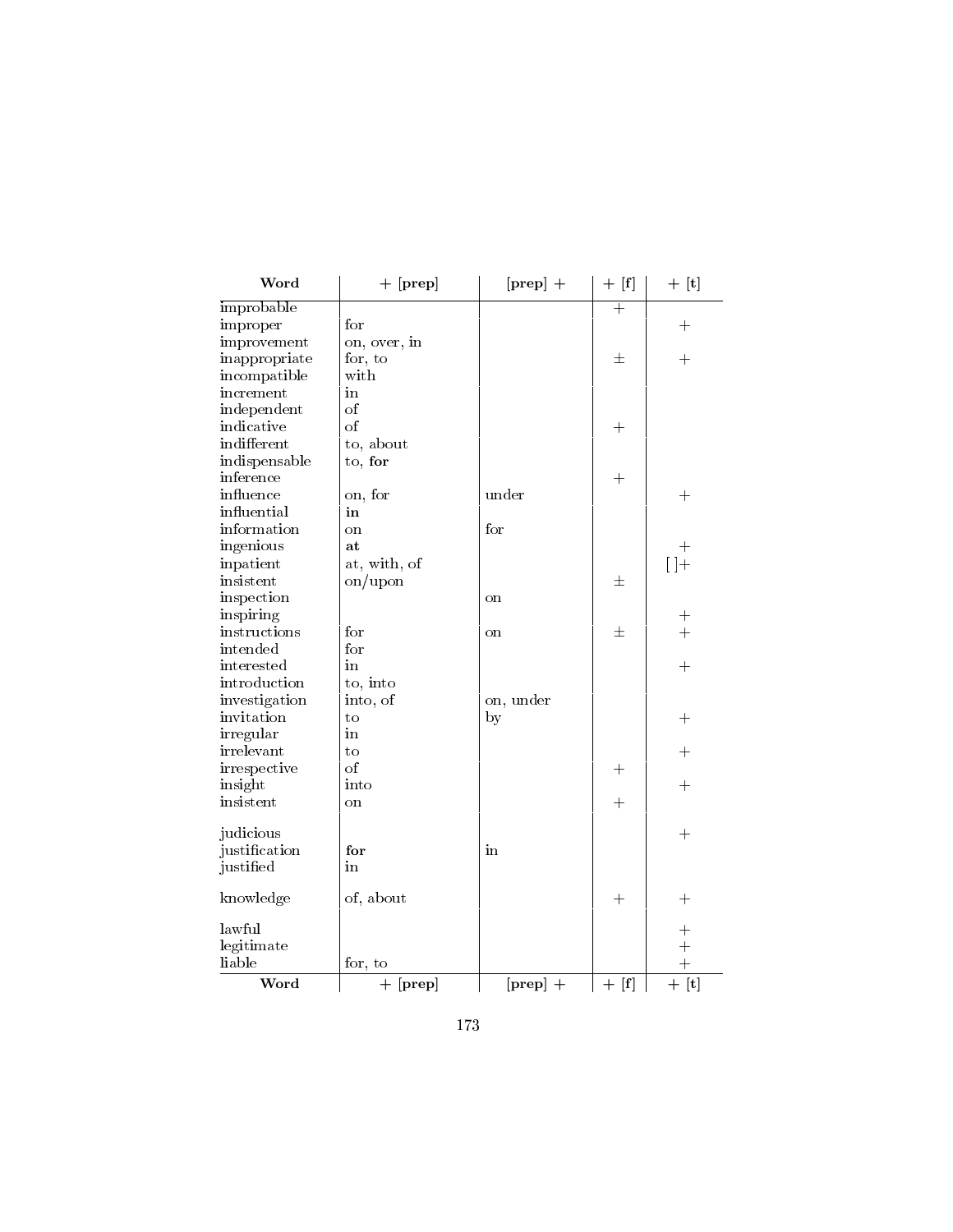| Word              | $+$ [prep]      | $[prep] +$  | $+$ [f]      | $+$ [t]           |
|-------------------|-----------------|-------------|--------------|-------------------|
| linear<br>logical | in              |             |              | $+$<br>$\ddot{}$  |
| method            | of, for, in     |             |              |                   |
| misleading        |                 |             |              | $+$               |
| mistake           | about, in       | by          |              | $+$               |
| natural           |                 |             | $+$          | $+$               |
| necessary         | for, to         |             | $\pm$        | $\ddot{}$         |
| necessity         | for, $of$       | $\sigma$    |              | $\ddot{}$         |
| need              | $f_{\rm O}r$    | in          |              | $\ddot{}$         |
| normal            |                 |             | $+$          | $\ddot{+}$        |
| objection         | to, against     |             | $^{+}$       |                   |
| obliged           | to, for         |             |              | $\boldsymbol{+}$  |
| observation       | about           | under       | $+$          |                   |
| obstacle          | to              |             |              |                   |
| obstinate         | in, about       |             |              |                   |
| obvious           | to              |             | $+$          |                   |
| occupied          | in, with        |             |              |                   |
| opinion           | about, of       | in          | $^{+}$       |                   |
| opportunity       | for, of         |             |              |                   |
| option            | <sub>on</sub>   |             |              | $+$               |
| order             | for             | in, out, of | 士            | $+$               |
| origin            | in, of          |             |              |                   |
| paradoxical       |                 |             | $+$          |                   |
| place             |                 | in, at      |              | $+$               |
| peculiar          | to              |             | $+$          |                   |
| perceptive        | <sub>of</sub>   |             |              | $+$               |
| perfect           | for             |             |              |                   |
| permissible       |                 |             |              | $+$               |
| perplexed         | at, about, over |             |              | $[$ $]+$          |
| pessimistic       | about, at, over |             |              |                   |
| plain             | to              |             | $+$          | $\lceil \rceil +$ |
| plan              | for             |             |              | $+$               |
| plausible         |                 |             | $\mathrm{+}$ | $+$               |
| plot              | against         |             |              | $+$               |
| point             | in              |             | $^{+}$       |                   |
| policy            | on              |             | $\pm$        | $+$               |
| polynomial        | in              |             |              |                   |
| Word              | $+$ [prep]      | $[prep] +$  | $+$ [f]      | $+$ [t]           |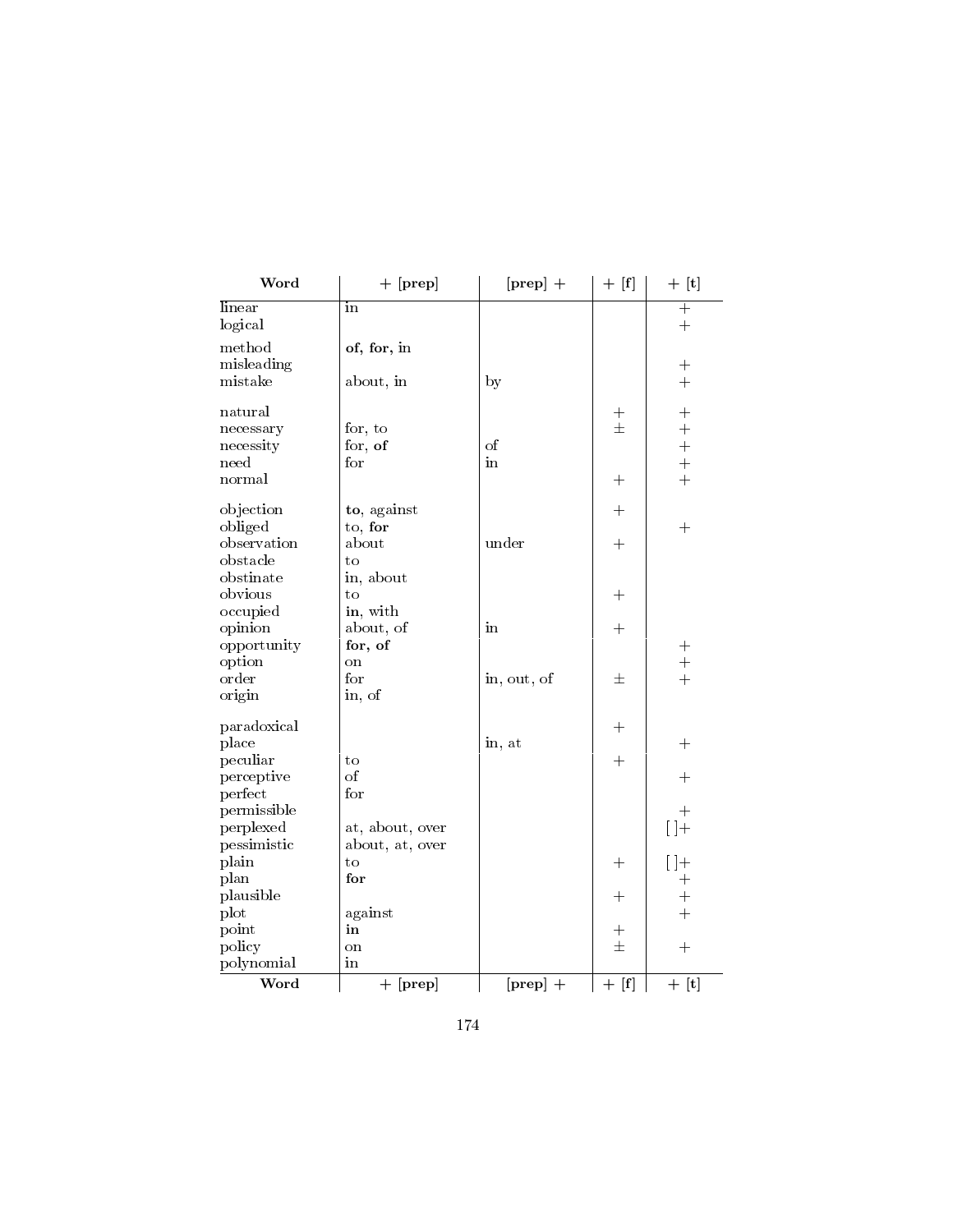| Word           | $+$ [prep]       | $[prep] +$                    | $+$ [f]        | $+$ [t]                          |
|----------------|------------------|-------------------------------|----------------|----------------------------------|
| popular        | as, with         |                               |                |                                  |
| position       | on, of           | $\frac{\text{in}}{\text{in}}$ |                |                                  |
| positive       | about            |                               | $\mathrm{+}$   |                                  |
| possibility    | of               |                               | $\overline{+}$ |                                  |
| possible       |                  |                               | $\ddot{}$      | $\hspace{0.1mm} +$               |
| postulate      | οf               |                               | $\ddot{}$      |                                  |
| practice       | $\sigma$         | in, into                      |                | $\hspace{0.1mm} +$               |
| preferable     | to               |                               | 士              | $+$                              |
| prepared       | $_{\rm for}$     |                               |                | $[$ $]+$                         |
| prerequisite   | for, of, to      |                               |                |                                  |
| prerogative    |                  |                               |                | $\hspace{0.1mm} +\hspace{0.1mm}$ |
| presumption    | of               |                               | $^{+}$         |                                  |
| probable       | for              |                               | $\ddot{}$      |                                  |
| problem        | of               |                               |                | $\pm$                            |
| proficient     | at, in           |                               |                |                                  |
| program        | in               |                               |                | $^{+}$                           |
| progress       | in, forwards     | in                            |                |                                  |
| promise        | οf               | of                            | $\mathrm{+}$   | $\hspace{0.1mm} +$               |
| prompt         | at, in           |                               |                | $\ddot{}$                        |
| pronouncement  | on               |                               | $+$            |                                  |
| proof          | of               | in                            | $+$            |                                  |
| proper         | for              |                               | $\pm$          |                                  |
| proposition    |                  |                               | $\ddot{+}$     | $+$                              |
| prospects      | for, of          |                               | $\ddot{+}$     |                                  |
| protection     | against, from    | under                         |                |                                  |
| puzzling       | to               |                               | $+$            |                                  |
| qualification  | for              |                               |                |                                  |
| question       | about, as to, of | in, into                      |                |                                  |
| rational       |                  |                               |                | $+$                              |
| ready          | for              |                               |                | $+$                              |
| realistic      |                  |                               |                | $+$                              |
| realization    |                  |                               | $^{+}$         |                                  |
| reason         | for              | within                        | $+$            | $^{+}$                           |
| reasoning      | on               |                               | $\ddot{+}$     |                                  |
| reassuring     |                  |                               | $\ddot{}$      | $+$                              |
| recommendation | for, to          |                               | $\pm$          | $+$                              |
| record         | as, of, for      | of, on                        |                |                                  |
| recursive      | in               |                               |                |                                  |
| Word           | $+$ [prep]       | $[prep] +$                    | $+$ [f]        | $+$ [t]                          |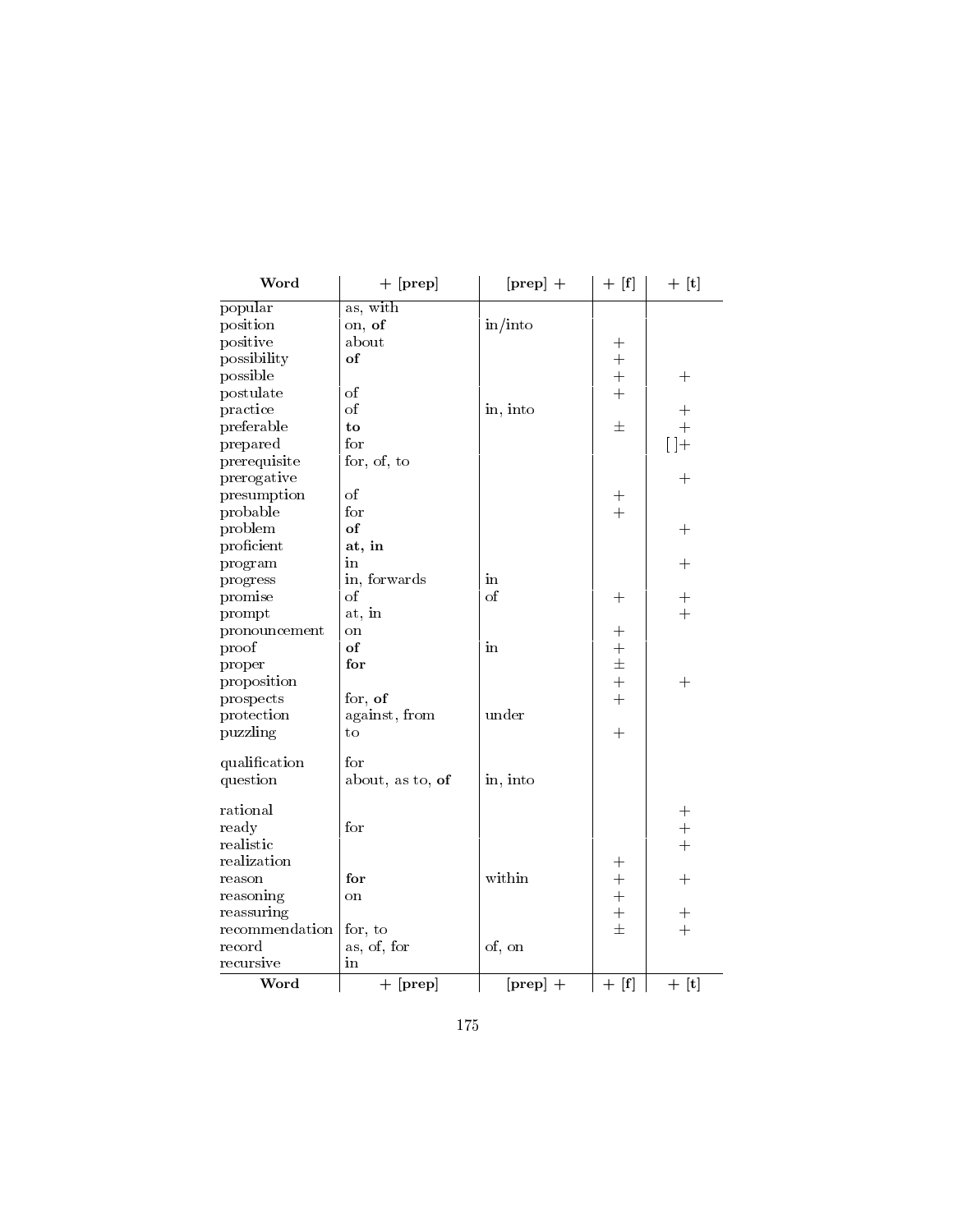| Word           | $+$ [prep]           | $[prep] +$ | $+$ [f]    | $+$ [t]      |
|----------------|----------------------|------------|------------|--------------|
| reference      | to                   | for        |            |              |
| reflection     | on, after            | on         |            |              |
| refusal        |                      |            |            | $^{+}$       |
| regulation     |                      |            | 士          |              |
| related        | to, by               |            |            |              |
| relief         | from, to             | in         | $^{+}$     | $^{+}$       |
| remark         | on, upon             |            | $+$        |              |
| remarkable     | for                  |            | $+$        | $\mathrm{+}$ |
| replacement    | for                  |            |            |              |
| report         | on, about            |            | $+$        |              |
| reputation     | as, for, of          | by         |            |              |
| reputed        |                      |            |            | $[ \ ]+$     |
| request        | for                  | at (one's) | 士          | $\mathrm{+}$ |
| research       | into, on, in         |            |            |              |
| respect        | for                  | with, in   |            |              |
| responsibility | for, $to$            | on (one's) | 士          | $\mathrm{+}$ |
| ridiculous     |                      |            | $+$        | $+$          |
|                |                      |            | $\ddot{}$  |              |
| right<br>risk  | about, in            |            | $\ddot{}$  | $[ \ ] +$    |
| rule           | of, to               |            | $\ddot{+}$ | $^{+}$       |
|                | for, against, of     |            |            | $+$          |
| satisfaction   | about, with, for, to |            | $+$        |              |
| satisfied      | with                 |            | $+$        | $[ \ ]+$     |
| section        |                      | in         |            |              |
| separate       | from                 |            |            |              |
| series         | about                |            |            |              |
| side           |                      | on, from   |            |              |
| sign           | $\alpha$ f           |            | $+$        |              |
| signal         | from                 |            | $+$        | $\, +$       |
| significant    | for, to              |            | $\ddot{}$  | $\ddot{+}$   |
| simple         |                      |            |            | $\ddot{}$    |
| solution       | to, for, of          |            |            |              |
| special        | to                   |            |            |              |
| stage          | of                   | at         |            |              |
| step           |                      | in         |            |              |
| study          | in, of               | under      |            |              |
| success        | in, with             |            |            |              |
| sufficiency    | $\sigma$             |            |            |              |
| sufficient     | for                  |            |            |              |
|                | about                |            |            | $^{+}$       |
| suggestion     |                      |            | 士          |              |
| Word           | $+$ [prep]           | $[prep] +$ | $+$ [f]    | $+$ [t]      |